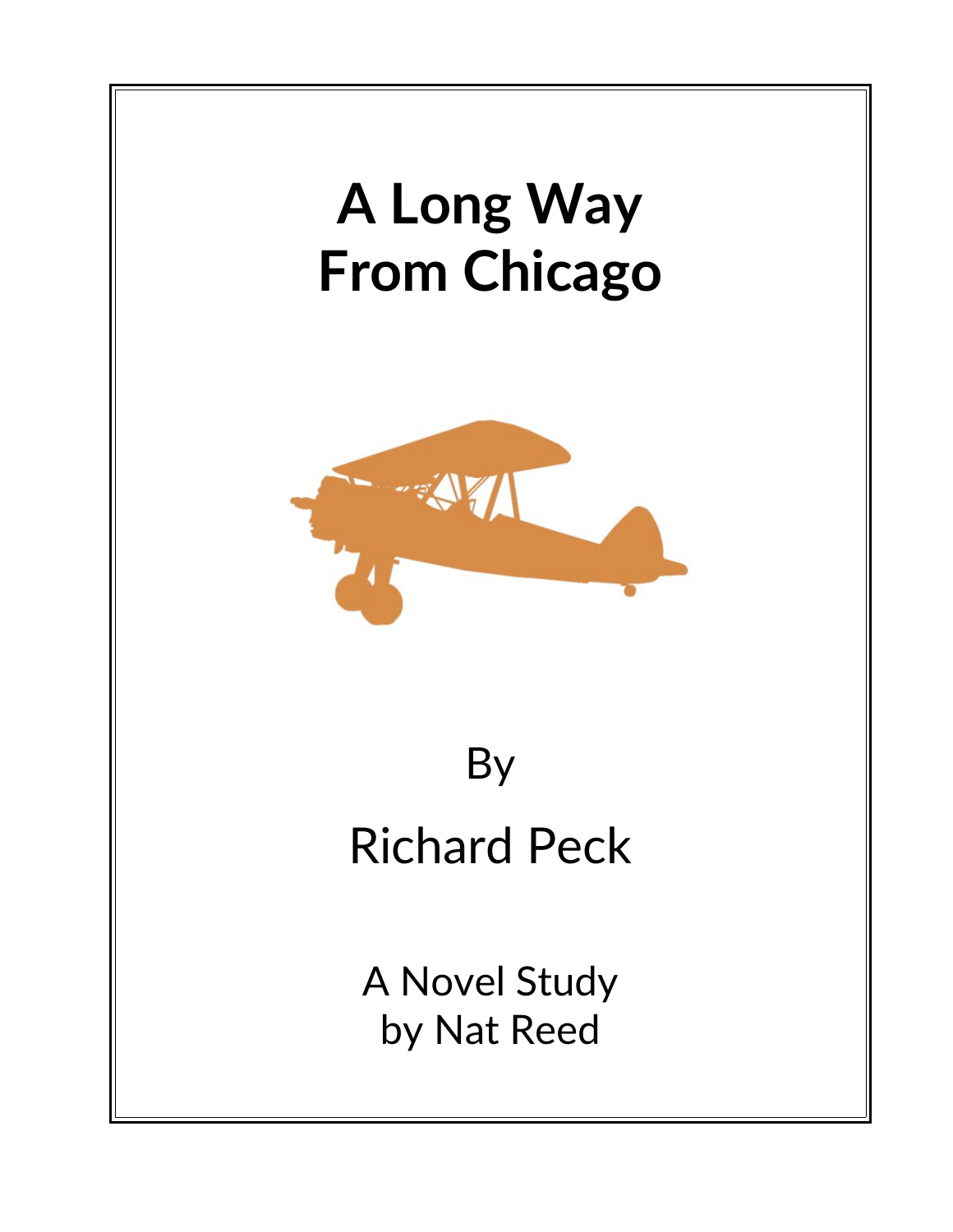### *By Richard Peck*



| Suggestions and Expectations | 3  |
|------------------------------|----|
|                              |    |
| List of Skills               | 4  |
|                              |    |
| Synopsis / Author Biography  | 5  |
|                              |    |
| <b>Student Checklist</b>     | 6  |
| Reproducible Student Booklet |    |
|                              |    |
| <b>Answer Key</b>            | 61 |

**About the author:** Nat Reed was a member of the teaching profession for more than 35 years. He was a full-time instructor at Trent University in the Teacher Education Program for nine years. For more information on his work and literature, visit [novelstudies.org.](http://www.novelstudies.org/)

> Copyright © 2012 Nat Reed Revisions Completed in 2021 All rights reserved by author. Permission to copy for single classroom use only. Electronic distribution limited to single classroom use only. Not for public display.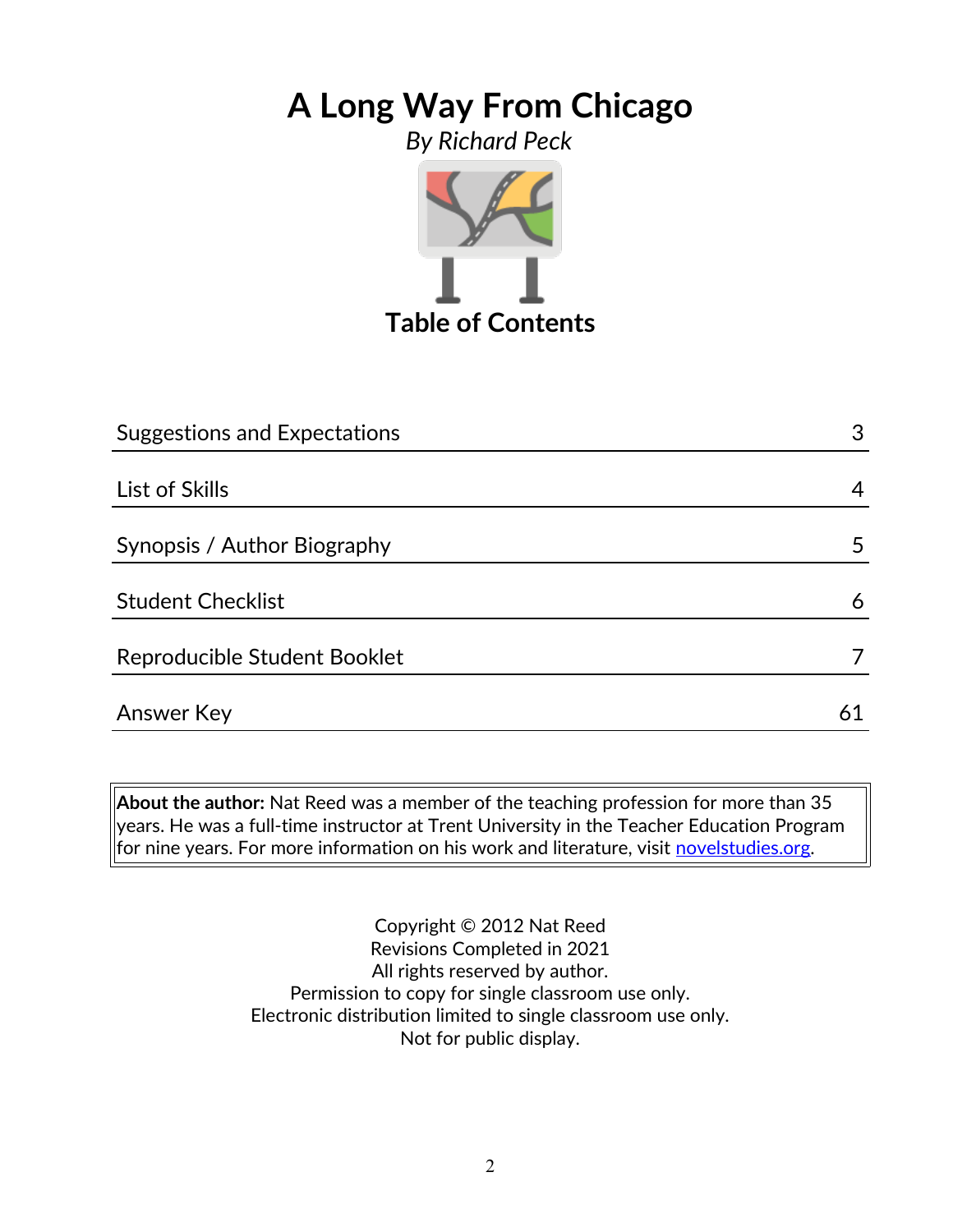*By Richard Peck*



### **Suggestions and Expectations**

This 65 page curriculum unit can be used in a variety of ways. Each chapter of this novel study guide focuses on one chapter of *A Long Way From Chicago* and is comprised of four different activities:

- Before You Read
- Vocabulary Building
- Comprehension Questions
- Language and Extension Activities

A **portfolio cover** (p.7) as well as a **Checklist** (p.6) are included so that students may track of their completed work.

**Every activity need not be completed by all students.** 

### **Links with the Common Core Standards (U.S.)**

Many of the activities included in this curriculum unit are supported by the Common Core Standards. For instance the *Reading Standards for Literature, Grade 5*, makes reference to a) determining the meaning of words and phrases. . . including figurative language;

- b) explaining how a series of chapters fits together to provide the overall structure;
- c) compare and contrast two characters;
- d) determine how characters … respond to challenges;
- e) drawing inferences from the text;
- f) determining a theme of a story . . . **and many others.**

Some of the themes which may be taught in conjunction with the novel include coming of age, the Great Depression (during the 1930's), small town life and *community* in rural America, family relations, truth, justice and ethics.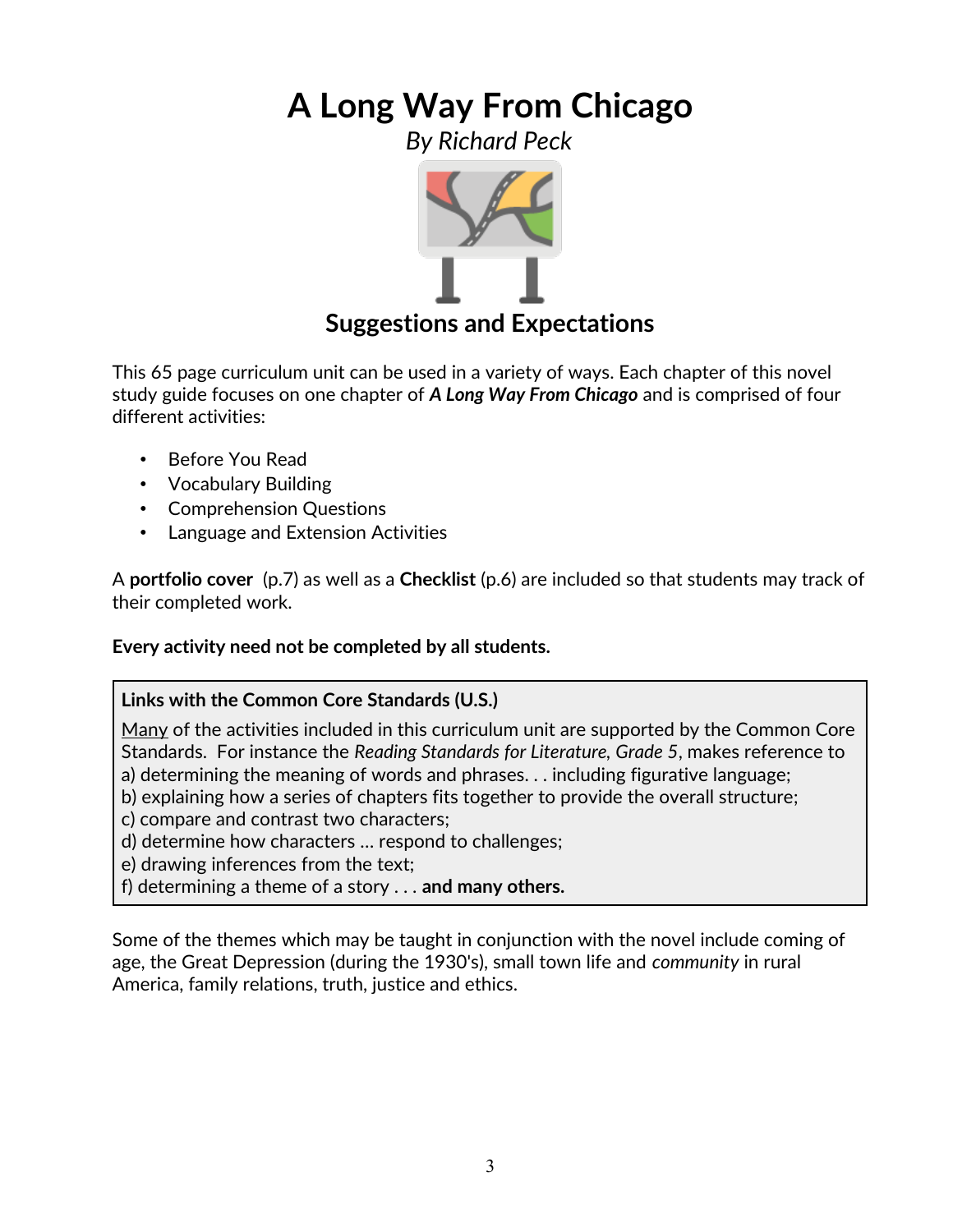*By Richard Peck*

# **List of Skills**

### **Vocabulary Development**

- 1. Locating descriptive words/phrases 8. Use of singular/plural nouns
- 2. Listing synonyms/homophones 9. Listing compound words
- 3. Identifying/creating *alliteration* 10. Identifying parts of speech
- 4. Use of capitals and punctuation 11. Determining alphabetical order
- 
- 6. Identify *personification*. 13. Identify/create *similes*
- 7. Rewrite colloquial expressions

#### **Setting Activities**

1. Summarize the details of a setting

#### **Plot Activities**

- 1. Complete a *sequence chart* 3. Complete a *5 W's Chart*.
- 2. Identify conflict in the story

### **Character Activities**

- 
- 2. Compare 2 characters 4. Casting the characters

### **Creative and Critical Thinking**

- 
- 
- 3. Write a letter to a friend 8. Write a book review
- 
- 5. Create an advertising jingle 10. Identify a rhyming scheme

### **Art Activities**

- 
- 
- 
- 
- 
- 
- 5. Identifying syllables 12. Identification of root words
	-

- 
- 1. Determine character traits 3. Relating personal experiences
	-
- 1.Research 6. Conduct an interview
- 2. Write a newspaper story **7.** Write about personal feelings
	-
- 4. Create a magazine ad 9. Complete an Observation Sheet
	-
- 1. A Storyboard 3. Design a cover for the novel
- 2. Create a collage 2. Create an information card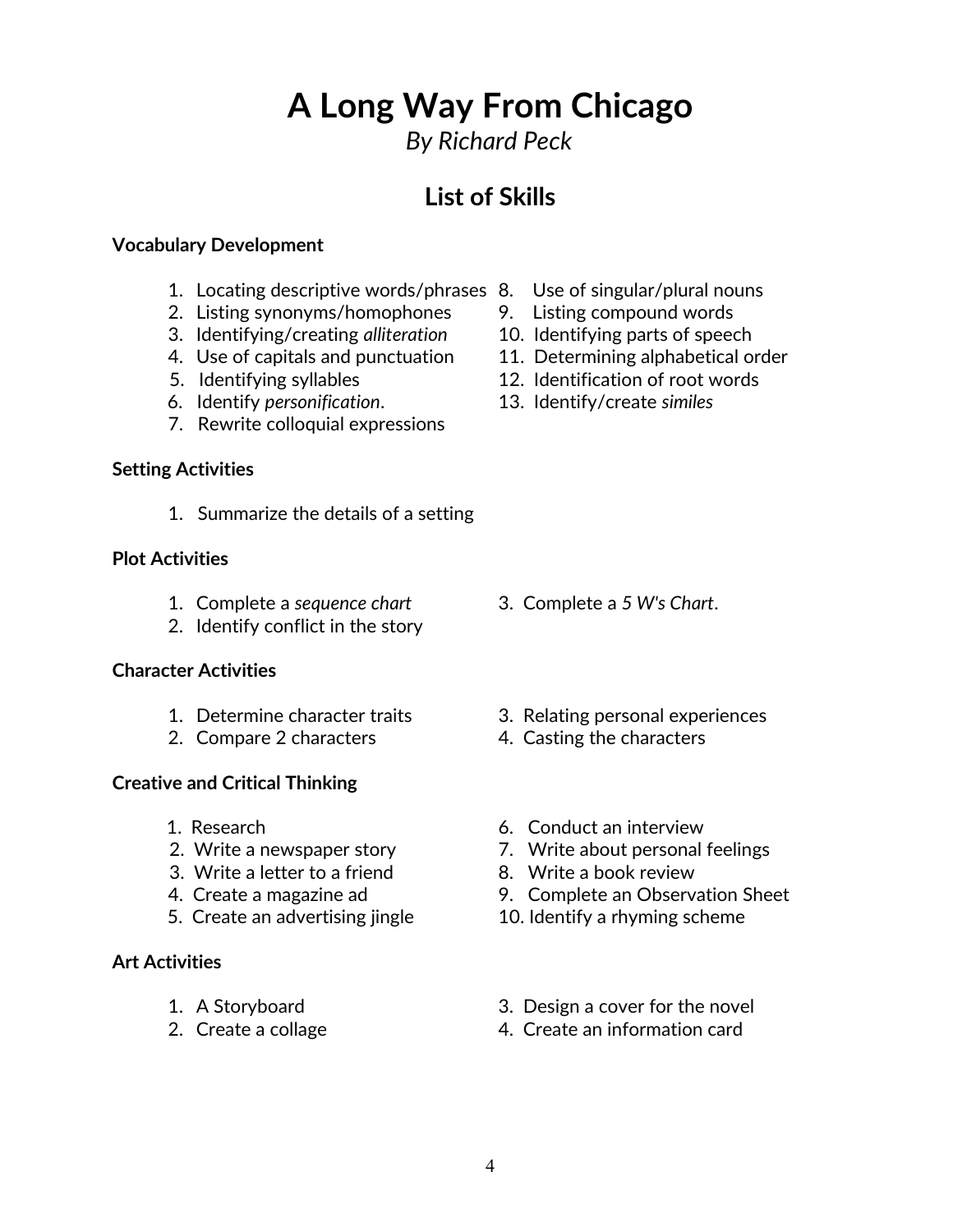*By Richard Peck*



 During the Great Depression, Joey and his sister, Mary Alice - two city slickers from Chicago - make their annual summer visit to Grandma Dowdel's sleepy Illinois town. Soon enough they find that it's far from sleepy . . . and Grandma is far from typical. From seeing their first corpse (and he isn't resting easy) to helping Grandma trespass, pinch property, catch the sheriff in his underwear, and feed the hungry - all in one day - Joey and Mary Alice have seven summers they'll never forget. [The Publisher]

### **Author Biography** Richard Peck

 Richard Peck was born and brought up in Decatur, Illinois, about a three-hour car ride from Chicago. His first writing job was in the United States army in Germany where he was assigned the job of ghost-writing sermons for chaplains.

 His four most recent novels are set in the part of the world that the author most likes to celebrate. In Mr. Peck's own words: "Strays Like Us is a story about a girl being fostered In one of those small, old-fashioned towns where it's hard to be a stranger. A Long Way From Chicago and A Year Down Yonder, two books that have changed my life, are set in the farm town where my father grew up. Grandma Dowdel's house is the house where my grandmother lived: a tall jigsaw



 gothic with lighting rods. My newest novel is Fair Weather in which three farm kids see the future unfolding before them at the Chicago World's Fair of 1893."

Richard Peck passed away in 2018.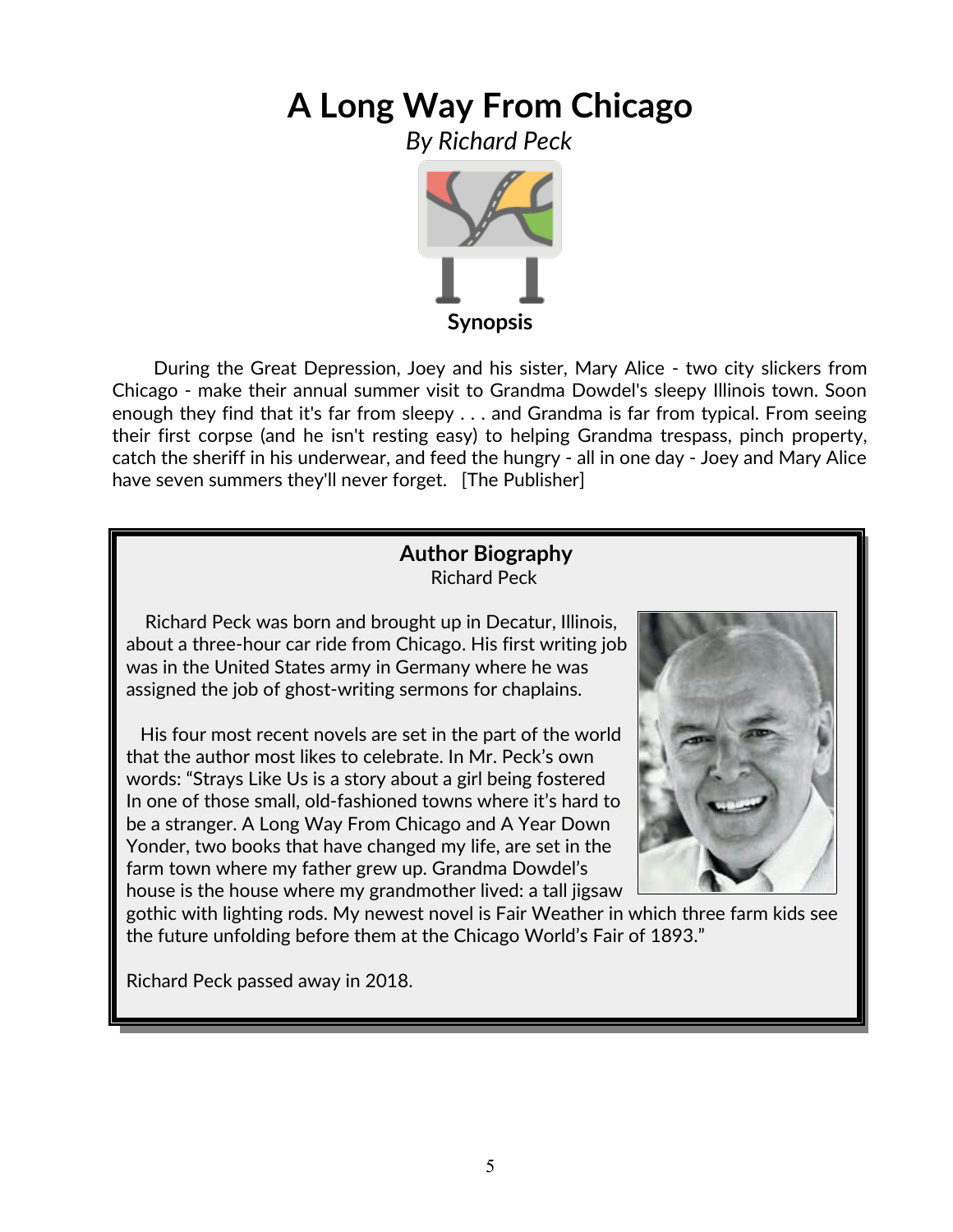*By Richard Peck*



Student Name

| Assignment | Grade / Level | Comments |
|------------|---------------|----------|
|            |               |          |
|            |               |          |
|            |               |          |
|            |               |          |
|            |               |          |
|            |               |          |
|            |               |          |
|            |               |          |
|            |               |          |
|            |               |          |
|            |               |          |
|            |               |          |
|            |               |          |
|            |               |          |
|            |               |          |
|            |               |          |
|            |               |          |
|            |               |          |
|            |               |          |
|            |               |          |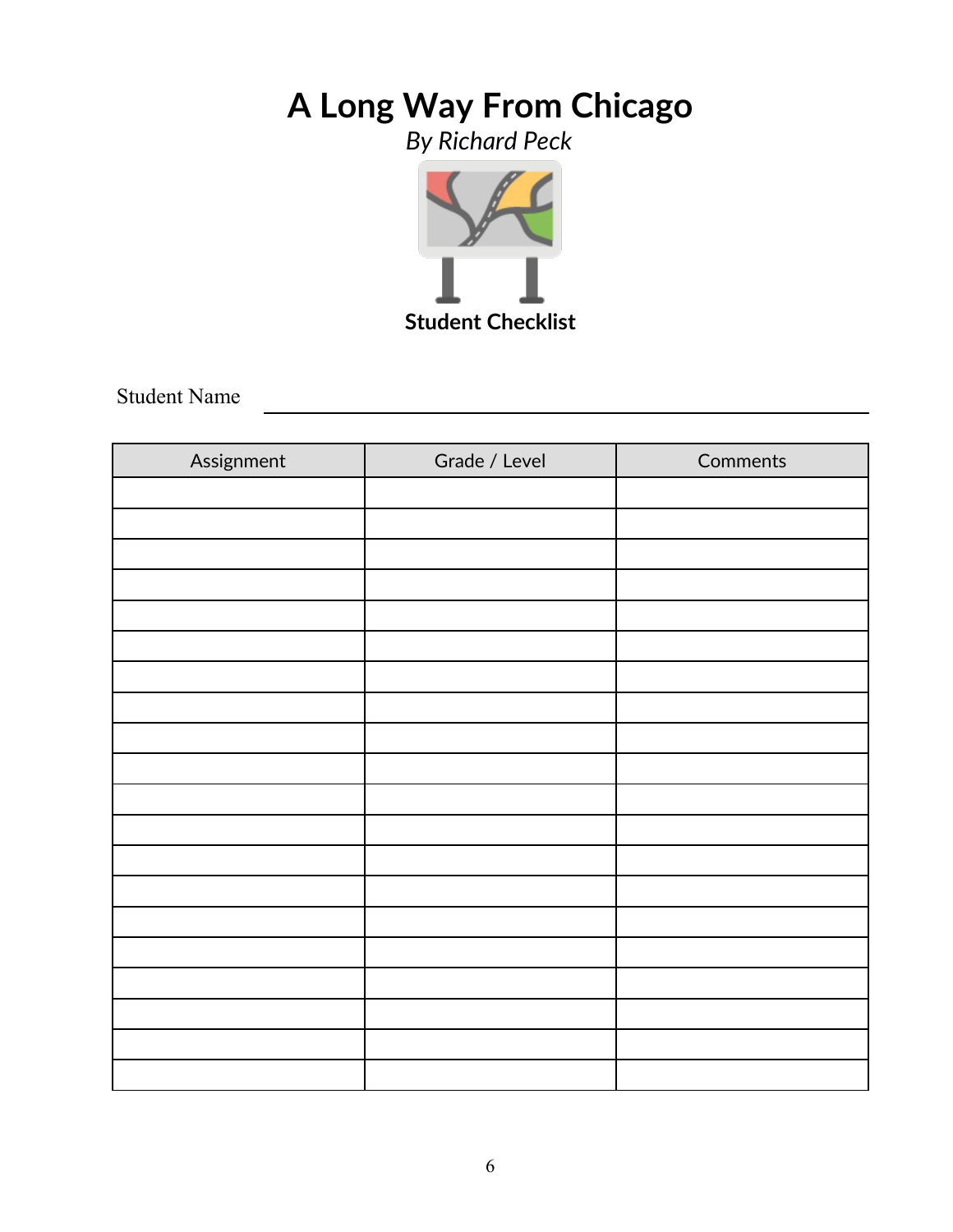

By Richard Peck

Name: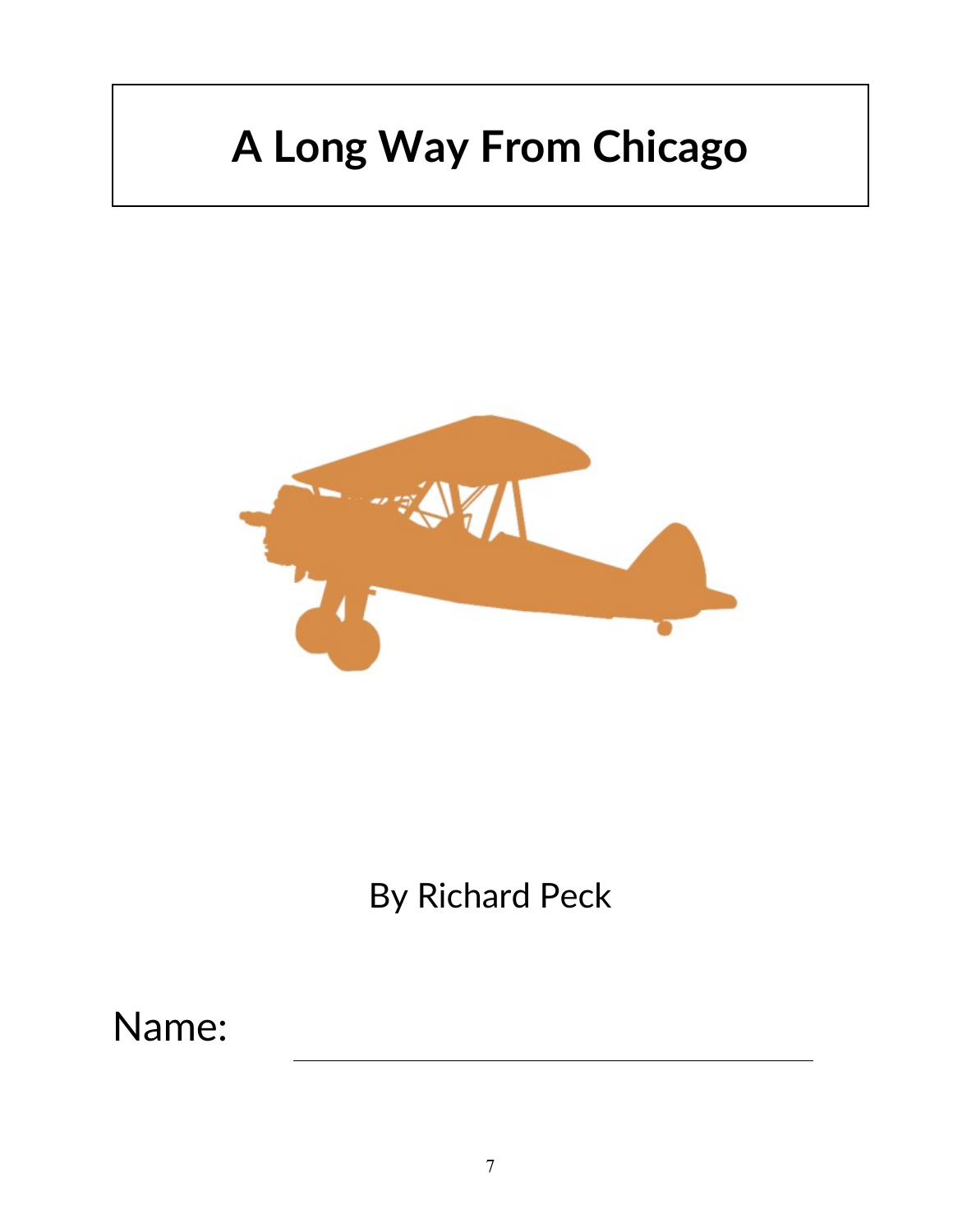*By Richard Peck*

### **Chapter 1 Shotgun Cheatham's Last Night Above Ground**



# **Before you read the chapter**:

Grandma Dowdel, the main character of the novel, is also one of the most memorable people you will probably ever read about. What specific characteristics do you think a character in a novel should possess in order to make him/her really memorable?

**Vocabulary:**

### Choose a word from the list to complete each sentence.

| privy   | obituary       | prohibit | reprobate | apt        |
|---------|----------------|----------|-----------|------------|
| obliged | philanthropist | torage   | disperse  | reputation |

- 1. He didn't appreciate it when Grandma called him an old \_\_\_\_\_\_\_\_\_\_\_\_\_\_\_\_\_\_\_\_\_.
- 2. I'd be very much **i**f you would come when you're called.
- 3. I read about his death in the \_\_\_\_\_\_\_\_\_\_\_\_\_\_\_ column of the local newspaper.
- 4. On my way out to the \_\_\_\_\_\_\_\_\_\_\_\_\_\_\_, I almost stepped on a garter snake.
- 5. The crowd began to \_\_\_\_\_\_\_\_\_\_\_\_\_\_\_ when the rain started.
- 6. I received a bursary for my studies from a local \_\_\_\_\_\_\_\_\_\_\_\_\_.
- 7. If the rains don't come soon we are going to have to \_\_\_\_\_\_\_\_\_\_\_ for our food.
- 8. Be careful not to startle the mare as she is \_\_\_\_\_\_\_\_\_\_\_ to kick you.
- 9. Her \_\_\_\_\_\_\_\_\_\_\_\_\_\_\_\_\_ includes being rather tight with her money.
- 10. The police \_\_\_\_\_\_\_\_\_\_\_ anyone from carrying a concealed weapon on their person.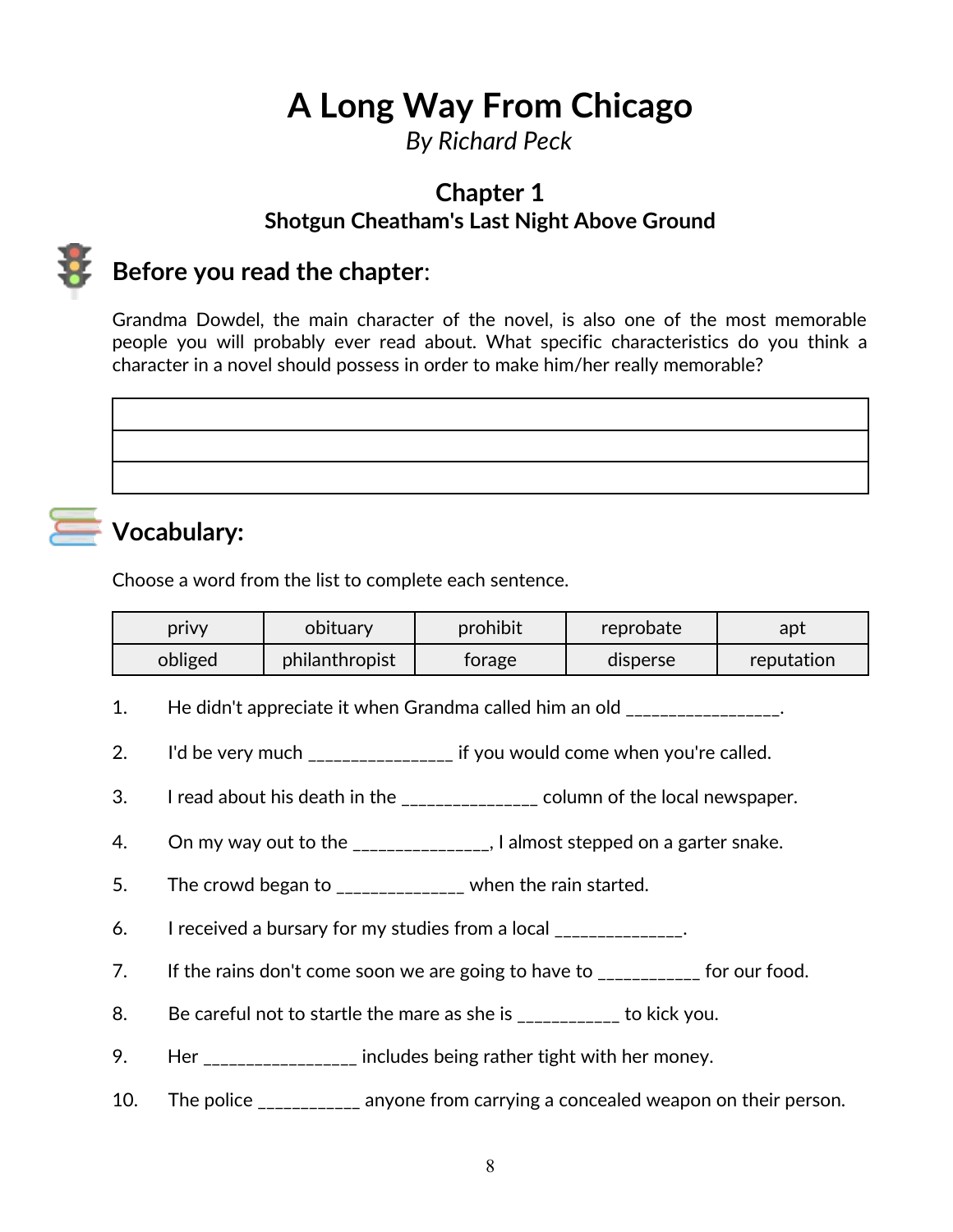

1. The first sentence in Chapter One is certainly an attention-grabber, isn't it? What was your own personal reaction to this unusual introduction?

2. Describe the **setting** of the story in Chapter One.

3. What were two things about staying at Grandma Dowdel's which annoyed Mary Alice?

| А             |  |
|---------------|--|
|               |  |
| $\mathcal{D}$ |  |
|               |  |

4. What was there about the death of Shotgun Cheatham which attracted the attention of some of the larger newspapers?



5. What were two reasons offered by Grandma as to why Shotgun probably never rode with Jesse and Frank James?

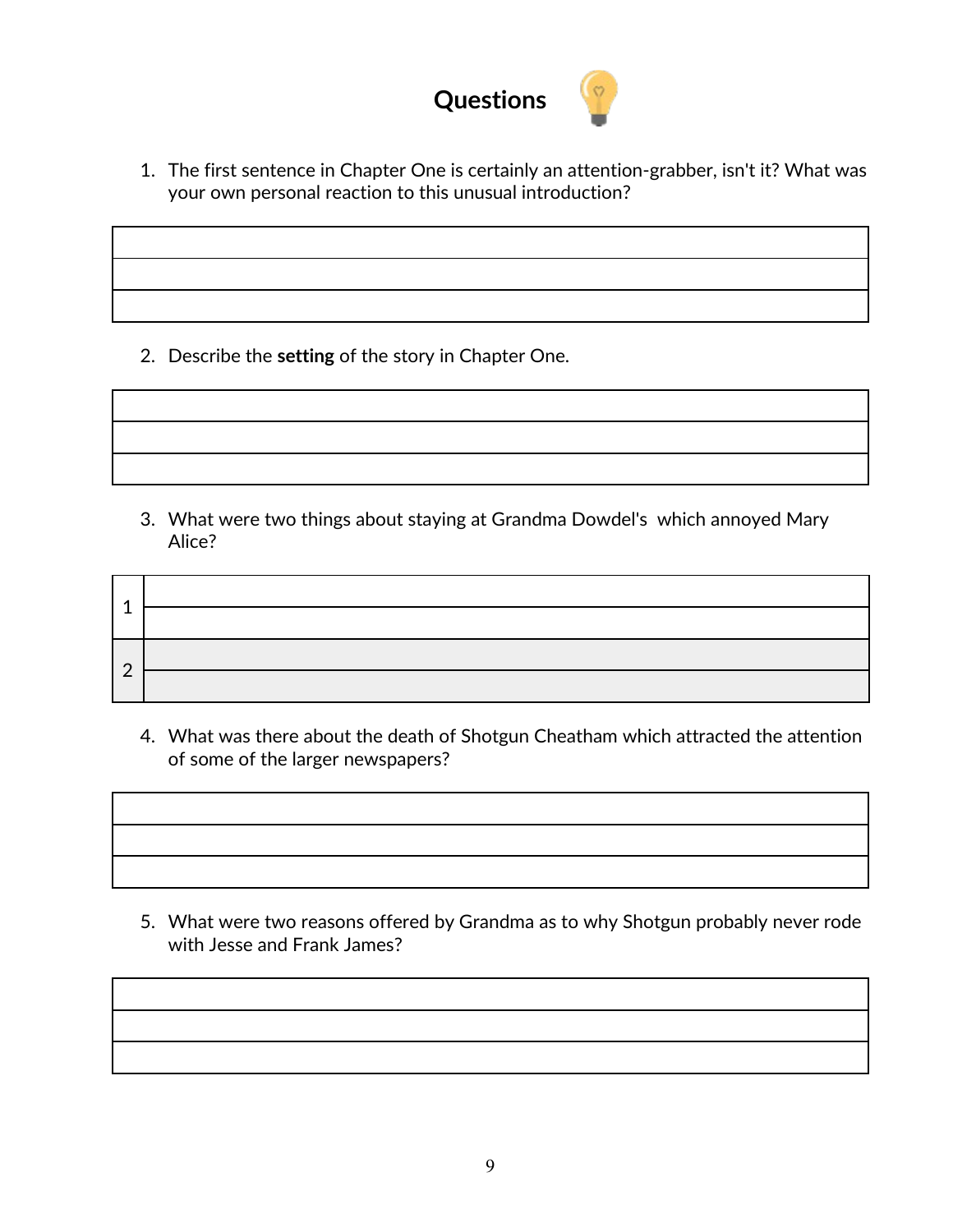6. What was **ironic** about Grandma's statement, "Never trust an ugly woman. She's got a grudge against the world."?

7. Describe how Shotgun really got his name (according to Grandma).

b. How did this story differ from the one she told the reporter about Shotgun?

8. Why do you think Grandma went to all the trouble for Shotgun's wake and funeral?

9. Describe what caused so much of a commotion at Shotgun's wake.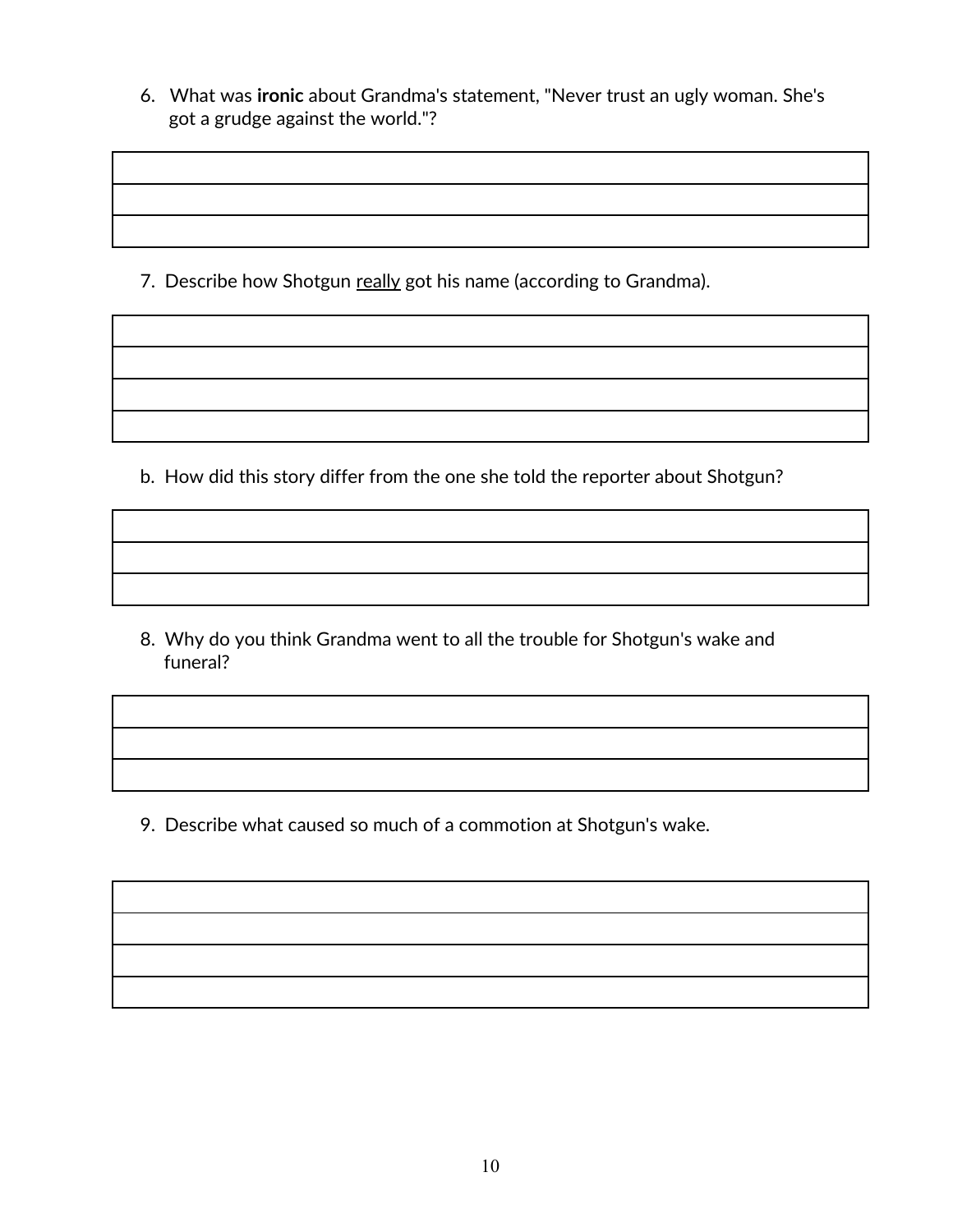# **Language Activities**





| ۰              |  |
|----------------|--|
| $\mathcal{P}$  |  |
| 3              |  |
| $\overline{4}$ |  |

**B***.* A **simile** is a comparison using the words "like" or "as". An example from Chapter One is "he smelled like a polecat."

What two things are being compared in this example?

Invent your own **similes** comparing the following items with something from your imagination:

a) the delighted squeal of a child

b) an explosion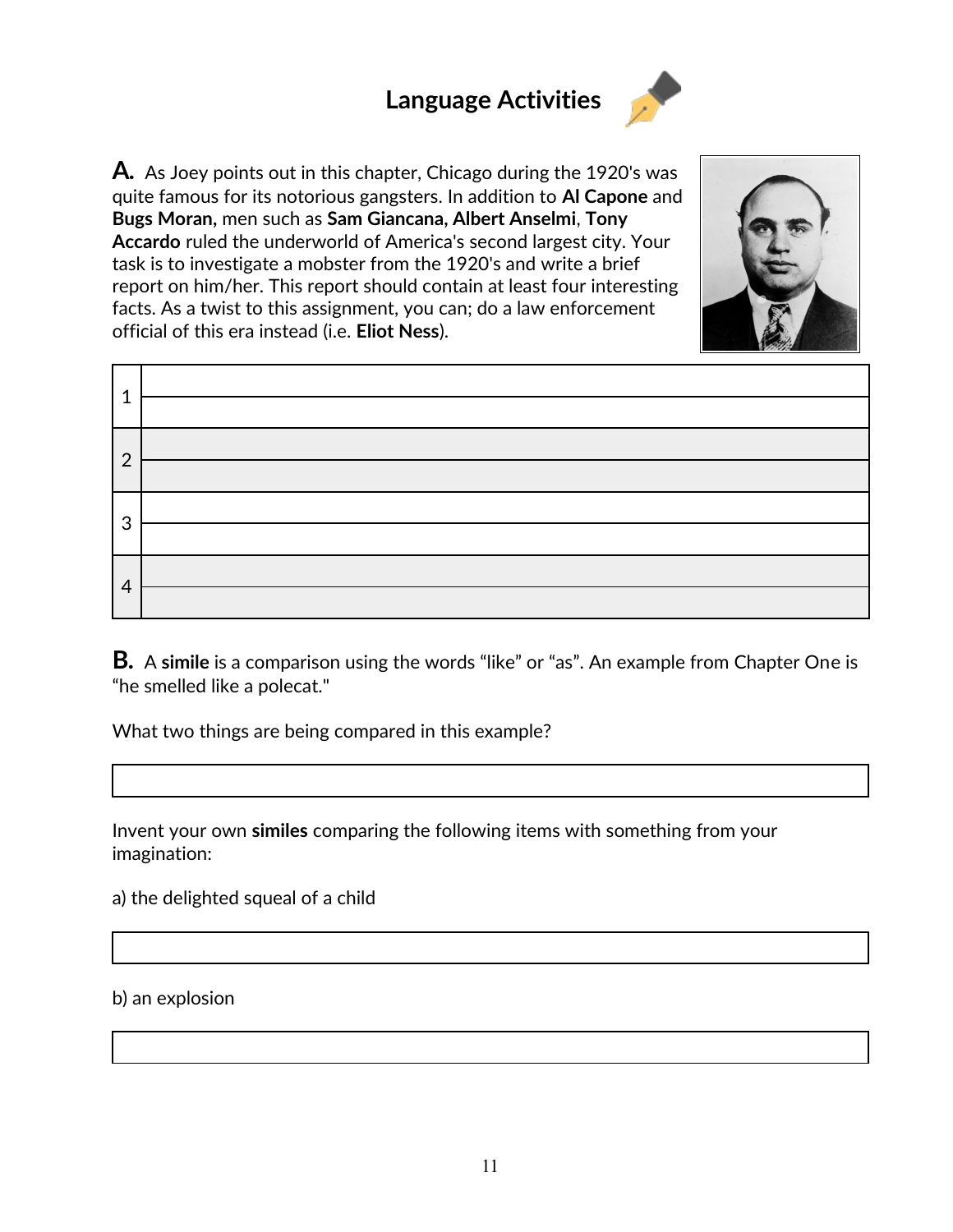# **C***.* **Talk Show**

With two or three other students prepare to participate in a television talk show featuring characters from this chapter. Choose an interesting character from the book (it doesn't necessarily have to be Grandma). Prepare about a half-dozen questions to ask and possible answers. Bonus: Act out your interview in front of your class.

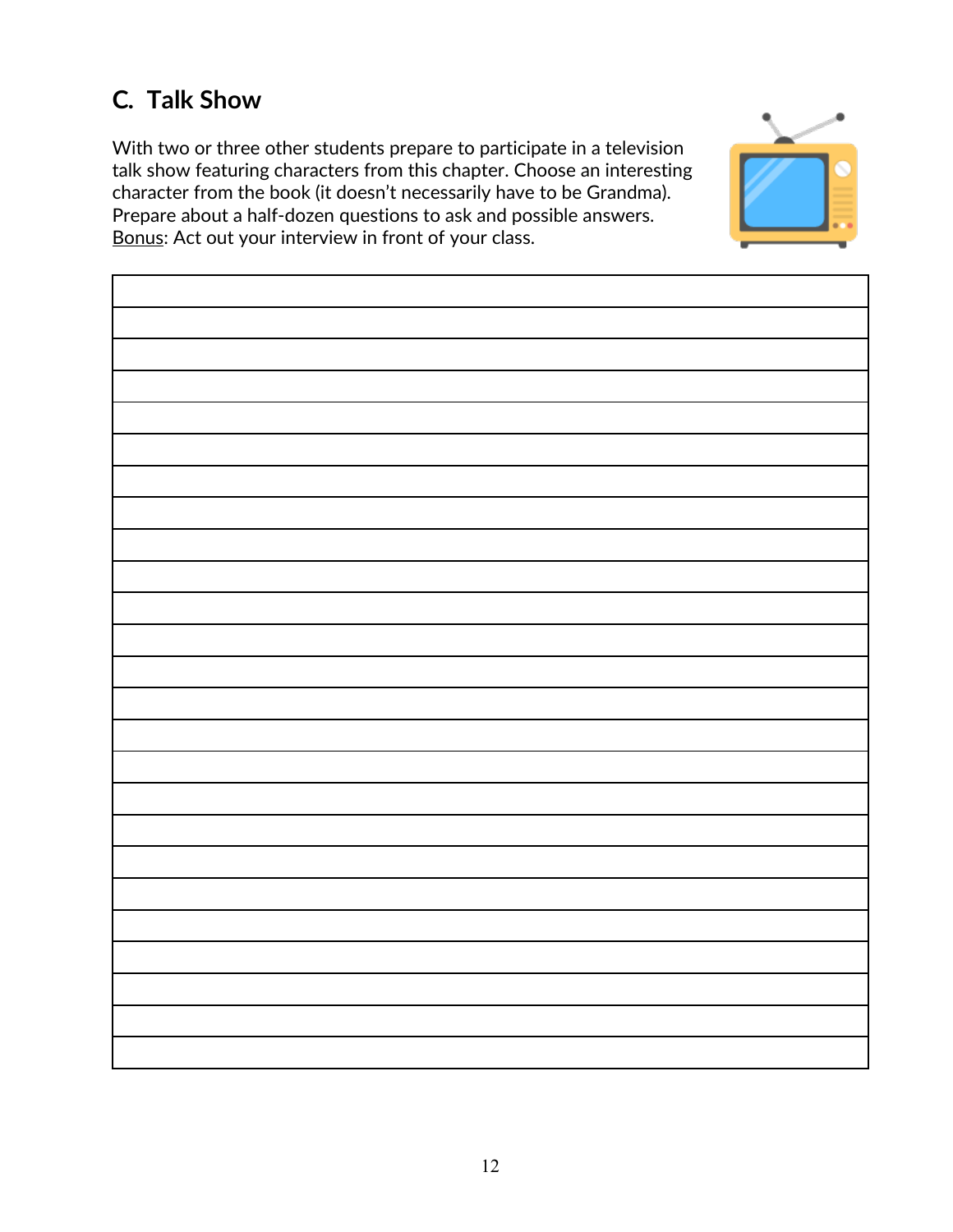**D***.* Copy out any three sentences from this chapter and underline the **nouns**.

**E***.* The word "**rock**" can be used as a **noun** or a **verb**, depending on the sentence. Using your imagination, write sentences to illustrate how this word can be used as both a noun and a verb.



### **ROCK**

| Noun        |  |
|-------------|--|
| <b>Verb</b> |  |

**F***.* Reword the following expressions from Chapter One in more traditional English.

| a) talk the hind leg off a mule |  |
|---------------------------------|--|
|                                 |  |
| b) Grandma, who was no oil      |  |
| painting herself.               |  |
| c) which was uphill work        |  |
|                                 |  |
| $d) \ldots$ he wants to get the |  |
| horselaugh on us                |  |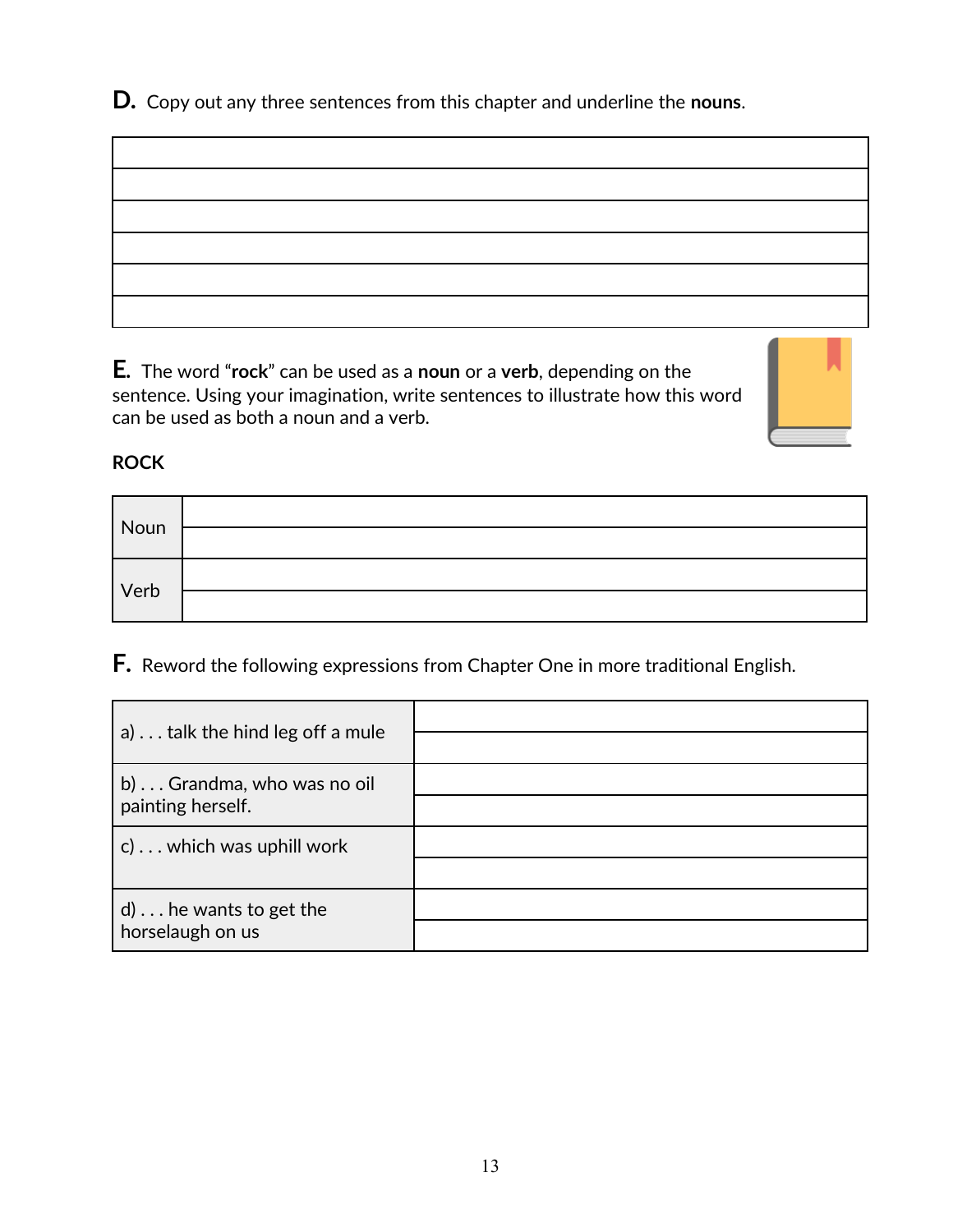## **G. A Quatrain Poem About Grandmas.**

The **quatrain** is a popular form of rhymed verse. It is a poem of four lines, is usually light and can be humorous. The following quatrain was written by the famous poet, Atrocious Halitosis*.* It is the first verse of a poem called, *My Granny.* 

*My Granny is a swell old gal, She lives in Newfoundland, She visits every chance she gets, 'Cause she knows I am so grand.*



Various rhyming schemes make up a quatrain poem. As you can see, the above four lines have a rhyming scheme of **A – B – C – B** Other rhyming schemes include: ABAB, AABB, AABA, ABBA, ABBB, and AAAB.

Your task is to write your own quatrain poem. You may choose a rhyming scheme that fits with your own personal creation. The theme should have something to do with the themes established in the first three chapters of our novel*.*

### **The Quatrain Poem**

Now create your own Quatrain Poem. Your poem must follow the format of a quatrain poem described above (and must rhyme).

**Title**: \_\_\_\_\_\_\_\_\_\_\_\_\_\_\_\_\_\_\_\_\_\_\_\_\_\_\_\_\_\_\_\_\_\_\_\_\_\_\_\_\_\_\_\_\_\_\_